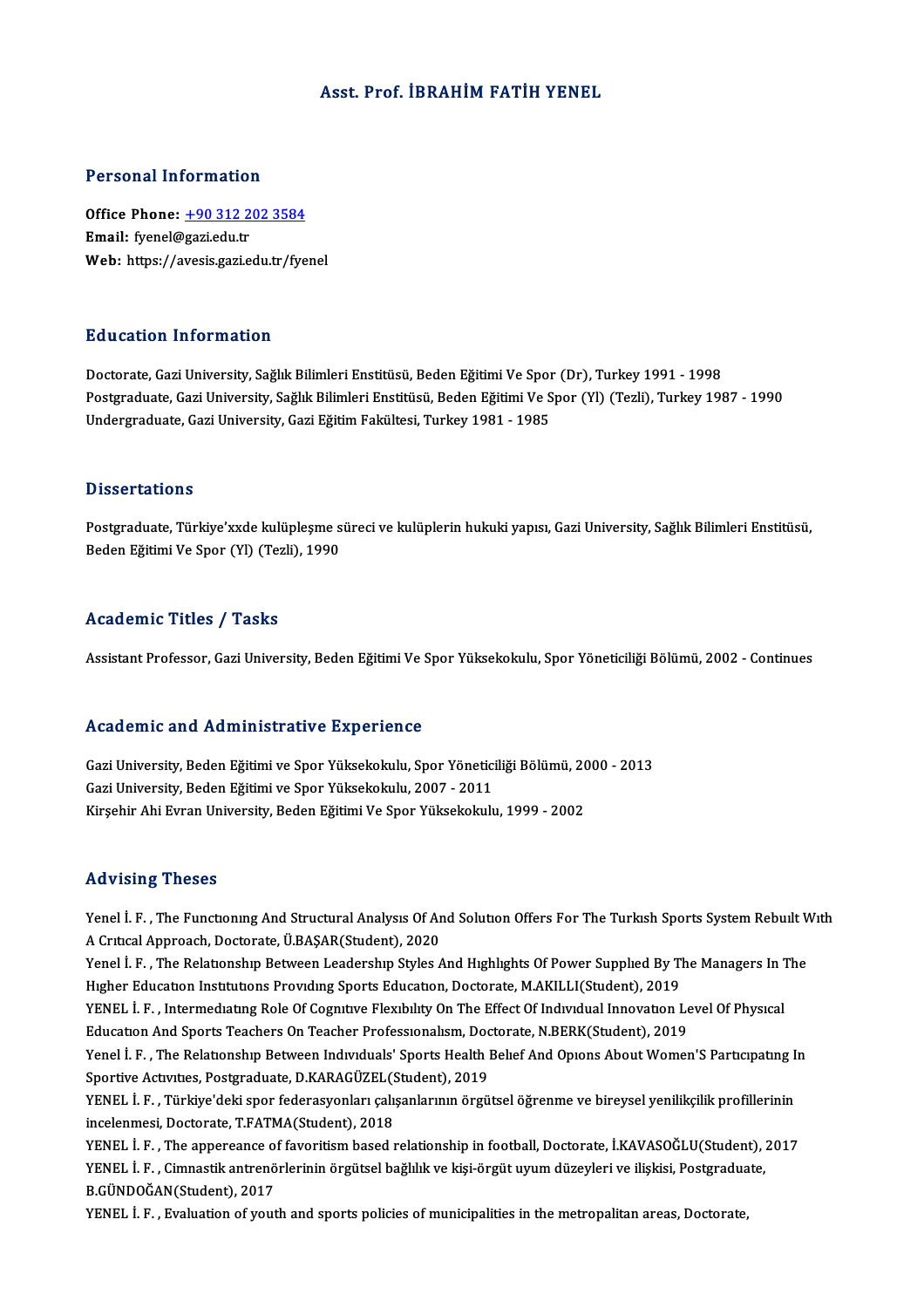S.KURTİPEK(Student),2017

S.KURTİPEK(Student), 2017<br>YENEL İ. F. , Determination Of Vısıonary Leadership Levels Of Top-Level Sport Managers In Sports Federations,<br>Restanaduata N.ELVAN(Student), 2016 S.KURTİPEK(Student), 2017<br>YENEL İ. F. , Determination Of Visionary<br>Postgraduate, N.ELVAN(Student), 2016<br>YENEL İ. E. - The Suway Of Belation Bety YENEL İ. F. , Determination Of Visionary Leadership Levels Of Top-Level Sport Managers In Sports Federations,<br>Postgraduate, N.ELVAN(Student), 2016<br>YENEL İ. F. , The Survey Of Relation Between Epistemological Beliefs And Le

Postgraduate, N.ELVAN(Student), 2016<br>YENEL İ. F. , The Survey Of Relation Between Epistemologic:<br>Teacher Candidates, Postgraduate, N.BERK(Student), 2016<br>SAHİN M. V., YENEL İ. E., Administrative Preblems Of Turkı YENEL İ. F. , The Survey Of Relation Between Epistemological Beliefs And Leadership Qualities Of Physical Education<br>Teacher Candidates, Postgraduate, N.BERK(Student), 2016<br>ŞAHİN M. Y. , YENEL İ. F. , Administrative Problem

Teacher Candidates, Postgraduate, N.BERK(Student), 2016<br>SAHİN M. Y. , YENEL İ. F. , Administrative Problems Of Turkish Sport And Opinions Of Parlamentary Regarding So<br>Methods, Postgraduate, H.BEBEK(Student), 2015<br>YENEL İ. SAHİN M. Y. , YENEL İ. F. , Admınıstrative Problems Of Turkish Sport And Opinions Of Parlamentary Regarding Sc<br>Methods, Postgraduate, H.BEBEK(Student), 2015<br>YENEL İ. F. , Perception Of Leadersip Styles Of Administrators Of

Educations And Organizational Silent Living Levels, Doctorate, F.ÜSTÜN(Student), 2014 YENEL İ. F. , Perception Of Leadersip Styles Of Administrators Of Higher Education Institutions Providing Sports<br>Educations And Organizational Silent Living Levels, Doctorate, F.ÜSTÜN(Student), 2014<br>YENEL İ. F. , Favoring

Educations And Organizational Silent Living Levels, Doctorate, F.ÜSTÜN(Student), 2014<br>YENEL İ. F. , Favoring Of The Employee Perception In Sports Facilities, Postgraduate, S.TURGUT(Student), 2014<br>YENEL İ. F. , Performance YENEL İ. F. , Favoring Of The Employ<br>YENEL İ. F. , Performance appraisal<br>Doctorate, E.ILGAR(Student), 2014<br>YENEL İ. E. The effect of exanisati YENEL İ. F. , Performance appraisal i̇n human resource management: A research on general directorate of sport,<br>Doctorate, E.ILGAR(Student), 2014

the faculties of sports education, Postgraduate, S.GÜLLÜ(Student), 2014

YENEL İ. F. , The effect of organizational communication on organizational commitment for the academics who work for<br>the faculties of sports education, Postgraduate, S.GÜLLÜ(Student), 2014<br>YENEL İ. F. , Ministry of youth a YENEL I. F., Ministry of youth and sports sports general directorate investigation of life satisfaction on family-work-YENEL İ. F. , Ministry of youth and sports sports general directorate investigation of life satisfaction on family-w<br>family relationship conflict for employees of central organization, Doctorate, M.ÖNDER(Student), 2013<br>YEN

family relationship conflict<br>YENEL İ. F. , Spor Genel Mü<br>Y.ÇAKMAK(Student), 2012<br>YENEL İ. E. , Determination YENEL İ. F. , Spor Genel Müdürlüğü merkez örgütünde uygulanan yönetim biçimlerinin belirlenmesi, Doctorate,<br>Y.ÇAKMAK(Student), 2012<br>YENEL İ. F. , Determination of the motivational factors that affect individual to particip

Y.ÇAKMAK(Student), 2012<br>YENEL İ. F. , Determination of the motiv:<br>Postgraduate, E.EKİNCİ(Student), 2012<br>YENEL İ. E., Evaluation of attitudes tevr YENEL İ. F. , Determination of the motivational factors that affect individual to participate trekking: A sample of Ankara,<br>Postgraduate, E.EKİNCİ(Student), 2012<br>YENEL İ. F. , Evaluation of attitudes towards leisure activi

Postgraduate, E.EKİNCİ(Student), 2013<br>YENEL İ. F. , Evaluation of attitudes to<br>Doctorate, B.MERVE(Student), 2011<br>YENEL İ. E. , Applicability of novembl YENEL İ. F. , Evaluation of attitudes towards leisure activities in different cultures: An example of Ankara and London,<br>Doctorate, B.MERVE(Student), 2011<br>YENEL İ. F. , Applicability of new public management comprehesion s

Doctorate, B.MERVE(Student), 2011<br>YENEL İ. F. , Applicability of new public mana<br>Postgraduate, İ.KAVASOĞLU(Student), 2011<br>YENEL İ. E. . The determination of the need f YENEL İ. F. , Applicability of new public management comprehesion sport management evaluation of sports man<br>Postgraduate, İ.KAVASOĞLU(Student), 2011<br>YENEL İ. F. , The determination of the need for change of the education i

Postgraduate, İ.KAVASOĞLU(Student), 2011<br>YENEL İ. F. , The determination of the need for change of the education institutions which present sports trai<br>(example of gazı university college of the phsical trainiy and sports) YENEL İ. F. , The determination of the need for change of the education institutions which present sports trainiy<br>(example of gazi university college of the phsical trainiy and sports), Postgraduate, D.TUFAN(Student), 2010 (example of gazı university college of the phsical training and sports), Postgraduate, D.TUFAN(Student), 2010<br>YENEL İ. F. , Taraftarların spor kulüplerindeki lisanslı ürün pazarlama faaliyetlerine ilişkin satınalma tutumla

YENEL İ. F. , Taraftarların spor kulüplerindeki lisanslı ürün pazarlama faaliyetlerine ilişkin satınalma tutumların<br>incelenmesi, Doctorate, K.YUSUF(Student), 2009<br>YENEL İ. F. , Özel sağlık-spor merkezlerinden hizmet alan b incelenmesi, Doctorate, K.YUSUF(Stu<br>YENEL İ. F. , Özel sağlık-spor merkezl<br>Doctorate, H.ALPER(Student), 2007<br>YENEL İ. E., Gonglik Spor Gongl Müd YENEL İ. F. , Özel sağlık-spor merkezlerinden hizmet alan bireyleri rekreasyonel egzersize güdüleyen faktörler,<br>Doctorate, H.ALPER(Student), 2007<br>YENEL İ. F. , Gençlik Spor Genel Müdürlüğü Yönetici personelinin örgütteki i

Doctorate, H.ALPER(Student), 2007<br>YENEL İ. F. , Gençlik Spor Genel Müdürlüğü Yönetici personel<br>üzerine bir araştırma, Postgraduate, E.ARAÇ(Student), 2004<br>YENEL İ. E., Türkiye'de spor fodenayyanlarında özerkilike ilg

YENEL İ. F. , Gençlik Spor Genel Müdürlüğü Yönetici personelinin örgütteki iş analizi ve uygulamalarına ilişkin görüşleri<br>üzerine bir araştırma, Postgraduate, E.ARAÇ(Student), 2004<br>YENEL İ. F. , Türkiye'de spor federasyonl üzerine bir araştırma, Postgraduate, E.ARAÇ(Student), 20<br>YENEL İ. F. , Türkiye'de spor federasyonlarında özerklikle<br>bir değerlendirme, Postgraduate, E.ESRA(Student), 2003

#### Articles Published in Other Journals

- I. Üniversite Yaşamında Sosyal Uyumun Yordayıcısı Olarak Spora Yönelik Tutum KURTİPEKS.,GÜNGÖRN.B. ,YILMAZB.,YENEL İ.F. Üniversite Yaşamında Sosyal Uyumun Yordayıcısı Olarak Spora Yönelik Tutum<br>KURTİPEK S., GÜNGÖR N. B. , YILMAZ B., YENEL İ. F.<br>Gazi Beden Eğitimi ve Spor Bilimleri Dergisi, vol.26, no.3, 2021 (Other Refereed National Journal
- II. Sporcular İçin Yaratıcılık Ölçeği (SYÖ)'nin Psikometrik Özelliklerinin İncelenmesi<br>GÜNGÖR N. B., ESENTÜRK O. K., İLHAN E. L., YENEL İ. F. Gazi Beden Eğitimi ve Spor Bilimleri Dergisi, vol.26, no.3,<br>Sporcular İçin Yaratıcılık Ölçeği (SYÖ)'nin Psikome<br>GÜNGÖR N. B. , ESENTÜRK O. K. , İLHAN E. L. , YENEL İ. F.<br>Cari Beden Eğitimi ve Spor Bilimleri Dergisi vol.25, Gazi Beden Eğitimi ve Spor Bilimleri Dergisi, vol.25, no.4, pp.455-467, 2020 (Other Refereed National Journals) GÜNGÖR N. B. , ESENTÜRK O. K. , İLHAN E. L. , YENEL İ. F.<br>Gazi Beden Eğitimi ve Spor Bilimleri Dergisi, vol.25, no.4, pp.455-467, 2020 (Other Refereed N<br>III. ÖĞRENCİLERİN BAKIŞ AÇISI İLE SPOR YÖNETİCİLİĞİ BÖLÜMÜ: BİR SWOT
- Gazi Beden Eğitimi ve Spor Bilimleri Dergisi, vol.25, no.4, pp.455-467, 2<br>ÖĞRENCİLERİN BAKIŞ AÇISI İLE SPOR YÖNETİCİLİĞİ BÖLÜMÜ:<br>KURTİPEK S., GÜNGÖR N. B. , ESENTÜRK O. K. , İLHAN E. L. , YENEL İ. F.<br>SPOPMETRE REDEN EĞİTİM ÖĞRENCİLERİN BAKIŞ AÇISI İLE SPOR YÖNETİCİLİĞİ BÖLÜMÜ: BİR SWOT ANALİZİ<br>KURTİPEK S., GÜNGÖR N. B. , ESENTÜRK O. K. , İLHAN E. L. , YENEL İ. F.<br>SPORMETRE BEDEN EĞİTİMİ VE SPOR BİLİMLERİ DERGİSİ, vol.18, no.1, pp.187-194, 20 KURTİPEK S., GÜNGÖR N. B. , ESENTÜRK O. K. , İLHAN E. L. , YENEL İ. F.<br>SPORMETRE BEDEN EĞİTİMİ VE SPOR BİLİMLERİ DERGİSİ, vol.18, no.1, pp.187-194, 2020 (Other Refereed<br>National Journals) SPORMETRE BEDEN EĞİTİMİ VE SPOR BİLİMLERİ DERGİSİ, vol.18, no.1, pp.187<br>National Journals)<br>IV. Öğrencilerin Bakış Açısı ile Spor Yöneticiliği Bölümü: Bir Swot Analizi<br>KURTİPEK S. ÇÜNCÖR N.B. ESENTÜRKO K. İLHANE L. YENELİ E
- National Journals)<br>Öğrencilerin Bakış Açısı ile Spor Yöneticiliği Bölümü: Bir Swot<br>KURTİPEK S., GÜNGÖR N. B. , ESENTÜRK O. K. , İLHAN E. L. , YENEL İ. F.<br>SPOPMETRE Bodan Eğitimi ve Spor Bilimleri Dergisi vel 19. ne 1 nn 19 KURTİPEK S., GÜNGÖR N. B. , ESENTÜRK O. K. , İLHAN E. L. , YENEL İ. F.<br>SPORMETRE Beden Eğitimi ve Spor Bilimleri Dergisi, vol.18, no.1, pp.187-194, 2020 (Other Refereed National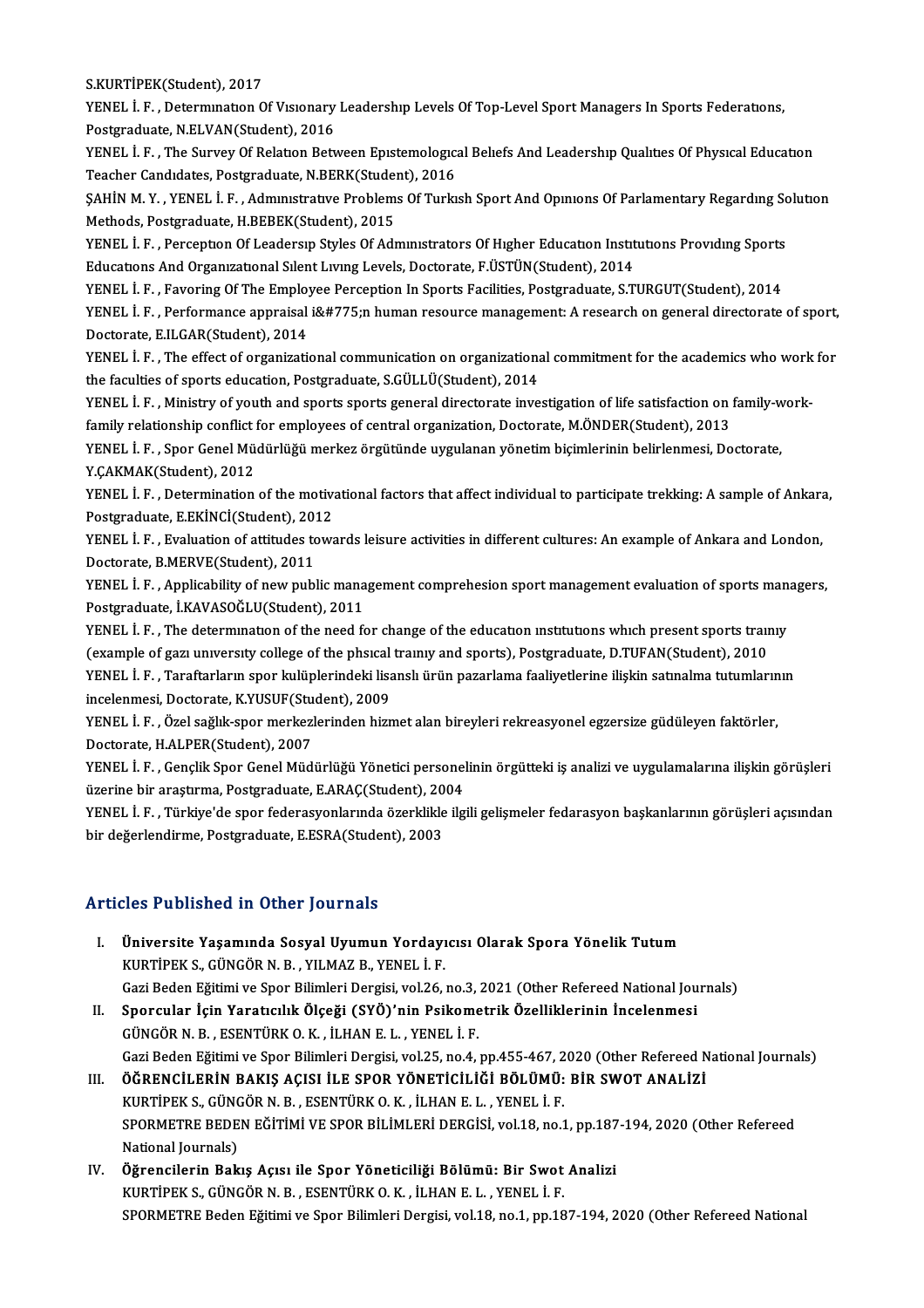Journals)

Journals)<br>V. Çok Yönlü Liderlik Yönelimleri Ölçeği (ÇYLYÖ): Geçerlik ve Güvenirlik Çalışması<br>Dursun M. Günev M. Yenel İ. E Journals)<br>**Çok Yönlü Liderlik Yöneliml**<br>Dursun M., Günay M., Yenel İ. F.<br>Uluelararası Yönetim Alındamisi Çok Yönlü Liderlik Yönelimleri Ölçeği (ÇYLYÖ): Geçerlik ve Güvenirlik Çalışması<br>Dursun M., Günay M., Yenel İ. F.<br>Uluslararası Yönetim Akademisi Dergisi, vol.2, no.2, pp.333-347, 2019 (Refereed Journals of Other Institution

Dursun M., Günay M., Yenel İ. F.<br>Uluslararası Yönetim Akademisi Dergisi, vol.2, no.2, pp.333-347, 2019 (Refereed Journals of Other Institutions<br>VI. An Analysis on the Leadership Characteristics of Sports High School St Uluslararası Yönetim A<br>An Analysis on the I<br>Predictor Variables<br>AKULLM YENEL İ.E An Analysis on the Leadersh<br>Predictor Variables<br>AKILLI M., YENEL İ. F. , AKTAŞ İ.<br>Journal on School Educational T

Predictor Variables<br>AKILLI M., YENEL İ. F. , AKTAŞ İ.<br>Journal on School Educational Technology, vol.14, no.3, pp.6-15, 2019 (Refereed Journals of Other Institutions)<br>DÜZENLİ OLARAK YOCA YARAN VE YARMAYAN KADINI ARINSAĞLIKL VI . DÜZENLİ OLARAK YOGA YAPAN VE YAPMAYAN KADINLARINSAĞLIKLI YAŞAMBİÇİMİ Journal on School Educational Technology, vol.14, no.3, pp.6-15, 2019 (Refereed Journals of Other Institu<br>DÜZENLİ OLARAK YOGA YAPAN VE YAPMAYAN KADINLARINSAĞLIKLI YAŞAM BİÇİMİ<br>DAVRANIŞLARININ FARKLIDEĞİŞKENLER BAKIMINDAN İ

DÜZENLİ OLARAK YOO<br>DAVRANIŞLARININ FA<br>Karagüzel D., YENEL İ. F.<br>The Journal of Asademis DAVRANIŞLARININ FARKLIDEĞİŞKENLER BAKIMINDAN İNCELENMESİ: ANKARA İLİ ÖRNEĞİ<br>Karagüzel D., YENEL İ. F.<br>The Journal of Academic Social Science, vol.7, no.95, pp.457-472, 2019 (Refereed Journals of Other Institutions)

Karagüzel D., YENEL İ. F.<br>The Journal of Academic Social Science, vol.7, no.95, pp.457-472, 2019 (Refereed Journals of Other Institutions<br>VIII. The Needs For Cognition and Cognitive Avoidance: The Example of the Faculty of The Journal of Academic Social Science,<br>The Needs For Cognition and Cogni<br>GÜNGÖR N. B. , KURTİPEK S., YENEL İ. F.<br>International Journal of Beerestian and i The Needs For Cognition and Cognitive Avoidance: The Example of the Faculty of Sports Science<br>GÜNGÖR N. B. , KURTİPEK S., YENEL İ. F.<br>International Journal of Recreation and Sport Science, vol.2, no.1, pp.30-38, 2018 (Othe

GÜNGÖR<br>Internatio<br>Journals)<br>Datarmir International Journal of Recreation and Sport Science, vol.2, no.1, pp.30-38, 2018 (Other Refereed National<br>Journals)<br>IX. Determination of the Success Orientations and Self-Consciousness Levels of the Students from the<br>Foc

Journals)<br>Determination of the Succ<br>Faculty of Sports Science<br>KURTIBEKS CÚNCÔP N-P Determination of the Success Orien<br>Faculty of Sports Science<br>KURTİPEK S., GÜNGÖR N. B. , YENEL İ. F.<br>Journal of Education Learning val 7, no. Faculty of Sports Science<br>KURTİPEK S., GÜNGÖR N. B. , YENEL İ. F.<br>Journal of Education Learning, vol.7, no.6, pp.203-211, 2018 (Refereed Journals of Other Institutions)<br>Favorition in fostball from the referee'uve perspecti

KURTİPEK S., GÜNGÖR N. B. , YENEL İ. F.<br>Journal of Education Learning, vol.7, no.6, pp.203-211, 2018 (Refereed Journals of Other Institutions)<br>X. Favoritism in football from the referee'xxs perspectivepHakemlerin gözünden Journal of Education Lear<mark>r</mark><br>Favoritism in football fi<br>KAVASOĞLU İ., YENEL İ. F.<br>Journal of Human Sciences Favoritism in football from the referee'xxs perspectivepHakemlerin gözünden futbolda ka<br>KAVASOĞLU İ., YENEL İ. F.<br>Journal of Human Sciences, vol.15, no.4, pp.2509-2532, 2018 (Refereed Journals of Other Institutions)<br>Euthol

- XI. Futbol Haberlerine Kayırmacılık Perspektifinden Bir Analiz Journal of Human Sciences<br>Futbol Haberlerine Kay<br>KAVASOĞLU İ., YENEL İ. F.<br>Peden Fğitimi ve Snor Bilir Futbol Haberlerine Kayırmacılık Perspektifinden Bir Analiz<br>KAVASOĞLU İ., YENEL İ. F.<br>Beden Eğitimi ve Spor Bilimleri Dergisi, vol.19, no.4, pp.115-135, 2017 (Other Refereed National Journals)<br>Sport And Loneliness In Univer
- XII. Sport And Loneliness In University Students<br>CELIK O.B., KURTIPEK S., YENEL I.F., ILHAN E.L. Beden Eğitimi ve Spor Bilimleri Dergisi, vol.19, no.4<br>Sport And Loneliness In University Students<br>ÇELİK O.B. , KURTİPEK S., YENEL İ. F. , İLHAN E.L.<br>Ssiense Meyement and Heelth vel.17, np.228,242 Sport And Loneliness In University Students<br>ÇELİK O. B. , KURTİPEK S., YENEL İ. F. , İLHAN E. L.<br>Science, Movement and Health, vol.17, pp.228-242, 2017 (Refereed Journals of Other Institutions)<br>Beden Făitimi ve Spor Öğretm CELİK O. B. , KURTİPEK S., YENEL İ. F. , İLHAN E. L.<br>Science, Movement and Health, vol.17, pp.228-242, 2017 (Refereed Journals of Other Institutions)<br>XIII. Beden Eğitimi ve Spor Öğretmenliği Bölümü Öğrencilerinin Epist
- Science, Movement and Health, vol.17, pp.228-24<br>Beden Eğitimi ve Spor Öğretmenliği Bölümi<br>Özellikleri Arasındaki İlişkinin İncelenmesi<br>CÜNCÖRN B. YENELİ E Beden Eğitimi ve Spor Ö<br>Özellikleri Arasındaki İl<br>GÜNGÖR N. B. , YENEL İ. F.<br>ATATÜRK ÜNİVERSİTESİ P Özellikleri Arasındaki İlişkinin İncelenmesi<br>GÜNGÖR N. B. , YENEL İ. F.<br>ATATÜRK ÜNİVERSİTESİ BEDEN EĞİTİMİ VE SPOR BİLİMLERİ DERGİSİ, vol.19, no.2, pp.39-55, 2017 (Other<br>Refereed National Jaurnale) GÜNGÖR N. B. , YENEL İ. F.<br>ATATÜRK ÜNİVERSİTESİ BEI<br>Refereed National Journals)<br>Dansing Manly Manı Cana

ATATÜRK ÜNIVERSITESI BEDEN EĞITIMI VE SPOR BILIMLERI DERGISI, vol.19, no.<br>Refereed National Journals)<br>XIV. Dancing Manly Men: Gender Analaysis of Experiements of male Dancers<br>KAVASOĞLU LBanchanali M. YENEL İ. E

Refereed National Journals)<br>Dancing Manly Men: Gender Analays<br>KAVASOĞLU İ., Rençbereli M., YENEL İ. F.<br>Journal of Human Scionces vel 14 no 3 n KAVASOĞLU İ., Rençbereli M., YENEL İ. F.<br>Journal of Human Sciences, vol.14, no.2, pp.1768-1780, 2017 (Other Refereed National Journals) KAVASOĞLU İ., Rençbereli M., YENEL İ. F.<br>Journal of Human Sciences, vol.14, no.2, pp.1768-1780, 2017 (Other<br>XV. Sporda Favoritizm Mücadele Sporları Üzerine Bir İnceleme<br>KAVASOĞLU İ. ÖZER U. YENEL İ. F

Journal of Human Sciences, vol.14, r<br>Sporda Favoritizm Mücadele Sp<br>KAVASOĞLU İ., ÖZER U., YENEL İ. F.<br>Ankara Üniversitesi Spor Bilimleri I Ankara Üniversitesi, Spor Bilimleri Fakültesi, Spormetre Dergisi,, vol.14, no.2, pp.79-91, 2016 (Other Refereed<br>National Journals) KAVASOĞLU İ. ÖZER U. YENEL İ. F. Ankara Üniversitesi, Spor Bilimleri Fakültesi, Spormetre Dergisi,, vol.14, no.2, pp.79-91, 2016 (Other Refereed<br>National Journals)<br>XVI. Determination Of The Thoughts Of National Team Athletes On The Concept Of Doping A Stu

## National Journals)<br>Determination Of T<br>Metaphor Analysis<br>VURTIBEV S. CELUV O Determination Of The Thoughts Of National<br>Metaphor Analysis<br>KURTİPEK S., ÇELİK O.B. , YILMAZ B., YENEL İ. F.<br>Niğde University Journal Of Physical Education A.

KURTIPEK S., CELIK O. B., YILMAZ B., YENEL I. F.

Metaphor Analysis<br>KURTİPEK S., ÇELİK O. B. , YILMAZ B., YENEL İ. F.<br>Niğde University Journal Of Physical Education And Sport Sciences, vol.10, no.2, pp.318-327, 2016 (Refereed<br>Journals of Other Institutions) Niğde University Journal Of Physical Education And Sport Sciences, vol.10, no.2, pp.318-327, 2016 (Refereed<br>Journals of Other Institutions)<br>XVII. Investigation of Time Management Skills Accordingto Personality Characterıst

Journals of Other Institutions)<br>Investigation of Time Management Sk<br>Students WhoStudy Sport Education<br>KURTIREKS CELIKO R. YENEL LE. ILL Investigation of Time Management Skills Acc<br>Students WhoStudy Sport Education<br>KURTİPEK S., ÇELİK O.B. , YENEL İ. F. , İLHAN E.L.<br>Ssiance Mayament and Haelth vel 16 no 2 nn 520 Students WhoStudy Sport Education<br>KURTİPEK S., ÇELİK O. B. , YENEL İ. F. , İLHAN E. L.<br>Science, Movement and Health, vol.16, no.2, pp.520-525, 2016 (Refereed Journals of Other Institutions)

XVIII. Investigation of time Management Skills According Topersonality Characteristics of university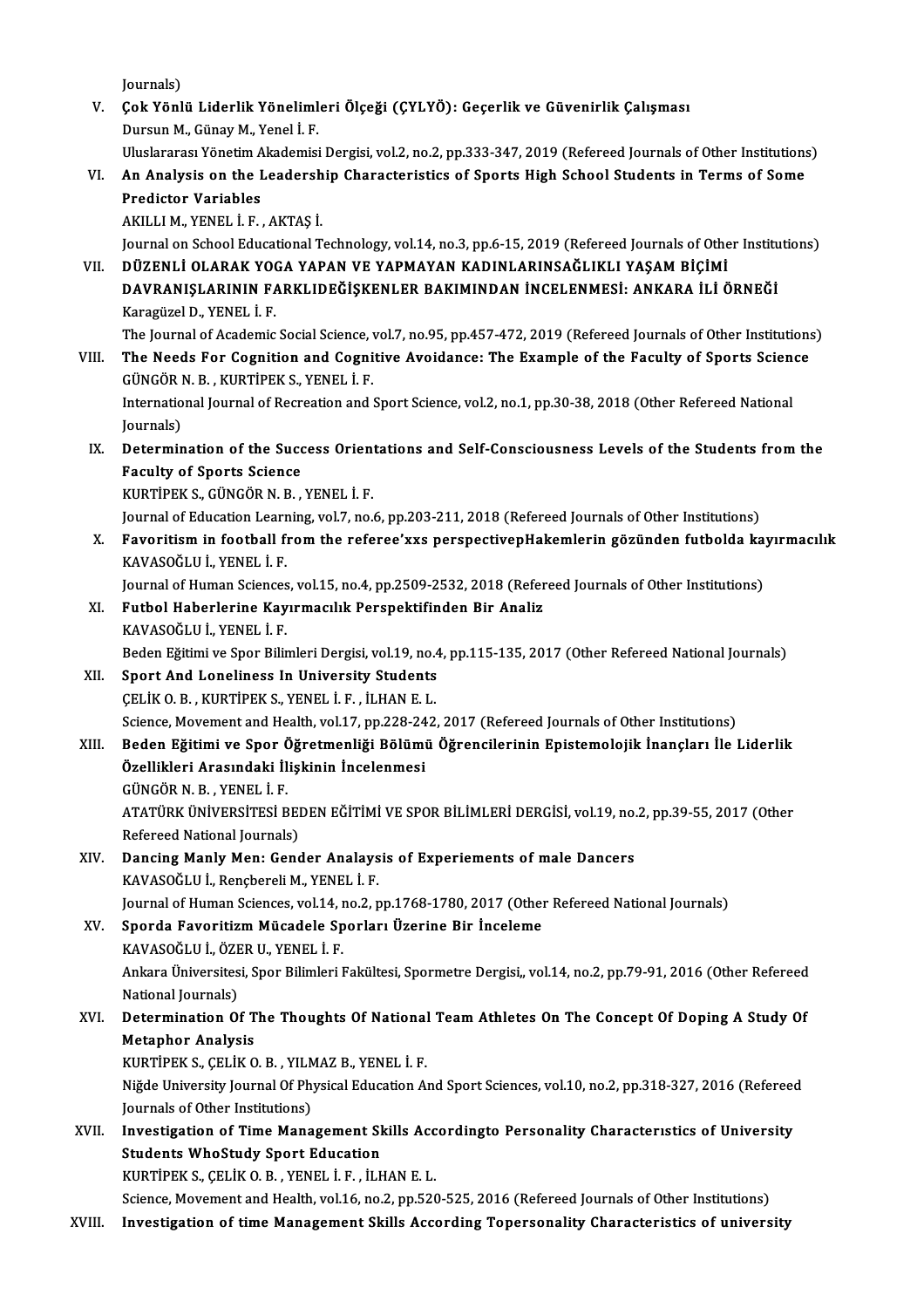|         | <b>Students Who Study Sport Education</b>                                                                             |
|---------|-----------------------------------------------------------------------------------------------------------------------|
|         | KURTIPEK S., ÇELİK O. B., YENEL İ. F., İLHAN E. L.                                                                    |
|         | Science, Movement and Health, vol.16, no.2, pp.520-525, 2016 (Refereed Journals of Other Institutions)                |
| XIX.    | MILLI SPORCULARIN DOPING KAVRAMINA ILIŞKIN ALGILARININ BELIRLENMESI BIR METAFOR                                       |
|         | ANALİZİ ÇALIŞMASI                                                                                                     |
|         | KURTİPEK S., ÇELİK O. B., YILMAZ B., YENEL İ. F.                                                                      |
|         | Niğde Üniversitesi Beden Eğitimi ve Spor Bilimleri Dergisi, vol.10, no.2, pp.318-327, 2016 (Other Refereed National   |
|         | Journals)                                                                                                             |
| XX.     | MİLLİ SPORCULARIN DOPİNG KAVRAMINA İLİŞKİN DÜŞÜNCELERİNİN BELİRLENMESİ: BİR METAFOR                                   |
|         | ANALİZİ ÇALIŞMASI                                                                                                     |
|         | KURTİPEK S., ÇELİK O. B., YILMAZ B., YENEL İ. F.                                                                      |
|         | Niğde Ömer Halisdemir üniversitesi Beden Eğitimi ve Spor Bilimleri Dergisi, vol.10, no.2, pp.318-327, 2016 (Other     |
|         | Refereed National Journals)                                                                                           |
| XXI.    | Spor Genel Müdürlüğü Merkez Teşkilatında Performans Değerlendirme Sürecinin Personel                                  |
|         | Perspektifinden Değerlendirilmesi                                                                                     |
|         | ILGAR E, YENEL İ. F.                                                                                                  |
|         | Atatürk Üniversitesi, Spor Bilimleri Fakültesi, Beden Eğitimi ve Spor Bilimleri Dergisi, vol.18, no.2, pp.35-46, 2016 |
|         | (Other Refereed National Journals)                                                                                    |
| XXII.   | EVALUATING FREE TIME MANAGEMENT AND ITS RELATION TOLIFE SATISFACTION MOST                                             |
|         | PARTICIPATED LEISURE ACTIVITIESAND GENDER AMONG COLLEGE STUDENTS IN TURKEY                                            |
|         | AKGÜL B. M., YENEL İ. F., KARAKÜÇÜK S.                                                                                |
|         | Social Sciences and Humanities Journal, vol.11, no.2, pp.2-18, 2016 (Refereed Journals of Other Institutions)         |
| XXIII.  | Evaluating free time management and its relation to life satisfaction, most participated leisure                      |
|         | activities and gender among colllege students in Turkey.                                                              |
|         | AKGÜL B. M., YENEL İ. F., KARAKÜÇÜK S.                                                                                |
|         | Social Sciences and Humanities Journal (SSHJ), vol.11, no.2, pp.1-18, 2016 (Refereed Journals of Other Institutions)  |
| XXIV    | Spor Eğitimi Veren Yükseköğretim Kurumlarında Görev Yapan Akademisyenlerin Örgütsel Bağlılığına<br>İletişimin Etkisi  |
|         | GÜLLÜ S. YENEL İ. F.                                                                                                  |
|         | Journal of New World Sciences Academy, vol.10, no.2, pp.1-15, 2015 (Other Refereed National Journals)                 |
| XXV     | THE EXAMINING OF THE ACADEMICS S LEVELS ON THE DIFFERENT VARIABLES OF                                                 |
|         | ORGANIZATIONAL COMMITMENT SAMPLE OF PHYSICAL EDUCATION                                                                |
|         | SERMIN A. E., GÖKYÜREK B., ŞAHİN M. Y., YENEL İ. F.                                                                   |
|         | SCIENCE, MOVEMENT AND HEALTH, vol.15, no.2, pp.528-533, 2015 (Refereed Journals of Other Institutions)                |
| XXVI.   | THE EXAMINING OF THE ACADEMICS 'S LEVEL ON THE DIFFERENTVARIABLES OF ORGANIZATIONAL                                   |
|         | <b>COMMITMENT : SAMPLE OF PHYSICALEDUCATION</b>                                                                       |
|         | ERMİŞ S. A., GÖKYÜREK B., ŞAHİN M. Y., YENEL İ. F.                                                                    |
|         | Science, Movement and Healt, vol.15, no.2, pp.528-533, 2015 (Refereed Journals of Other Institutions)                 |
| XXVII.  | Evaluation of attitudes of individuals towards leisure time activities in different cultures                          |
|         | AKGÜL B. M., YENEL İ. F.                                                                                              |
|         | London Case International J. Sport Stud., 2014 (Refereed Journals of Other Institutions)                              |
| XXVIII. | Bireyleri Rekreasyonel Egzersize Güdüleyen Faktörlerin Belirlenmesi Demografik Farklılıklar                           |
|         | GÜNGÖRMÜŞ H. A., YENEL İ. F., GÜRBÜZ B.                                                                               |
|         | Uluslararası İnsan Bilimleri Dergisi, vol.11, no.1, pp.373-386, 2014 (Other Refereed National Journals)               |
| XXIX.   | Evaluation of Attitudes of Individuals Towards Leisure Time Activities In Different Cultures Ankara                   |
|         | <b>London Case</b>                                                                                                    |
|         | AKGÜL B. M., YENEL İ. F.                                                                                              |
|         | International Journal of Sport Studies, vol.4, no.1, pp.137-145, 2014 (Refereed Journals of Other Institutions)       |
| XXX.    | SPOR FEDERASYONLARINDAKİ GÖNÜLLÜLERİN KATILIM NEDENLERİVE KAZANIMLARI: CİDDİ BOŞ                                      |
|         | ZAMAN TEORISINE GÖRE BIR DEĞERLENDIRME                                                                                |
|         | ERTURAN ÖĞÜT E. E., YENEL İ. F., kocamaz s.                                                                           |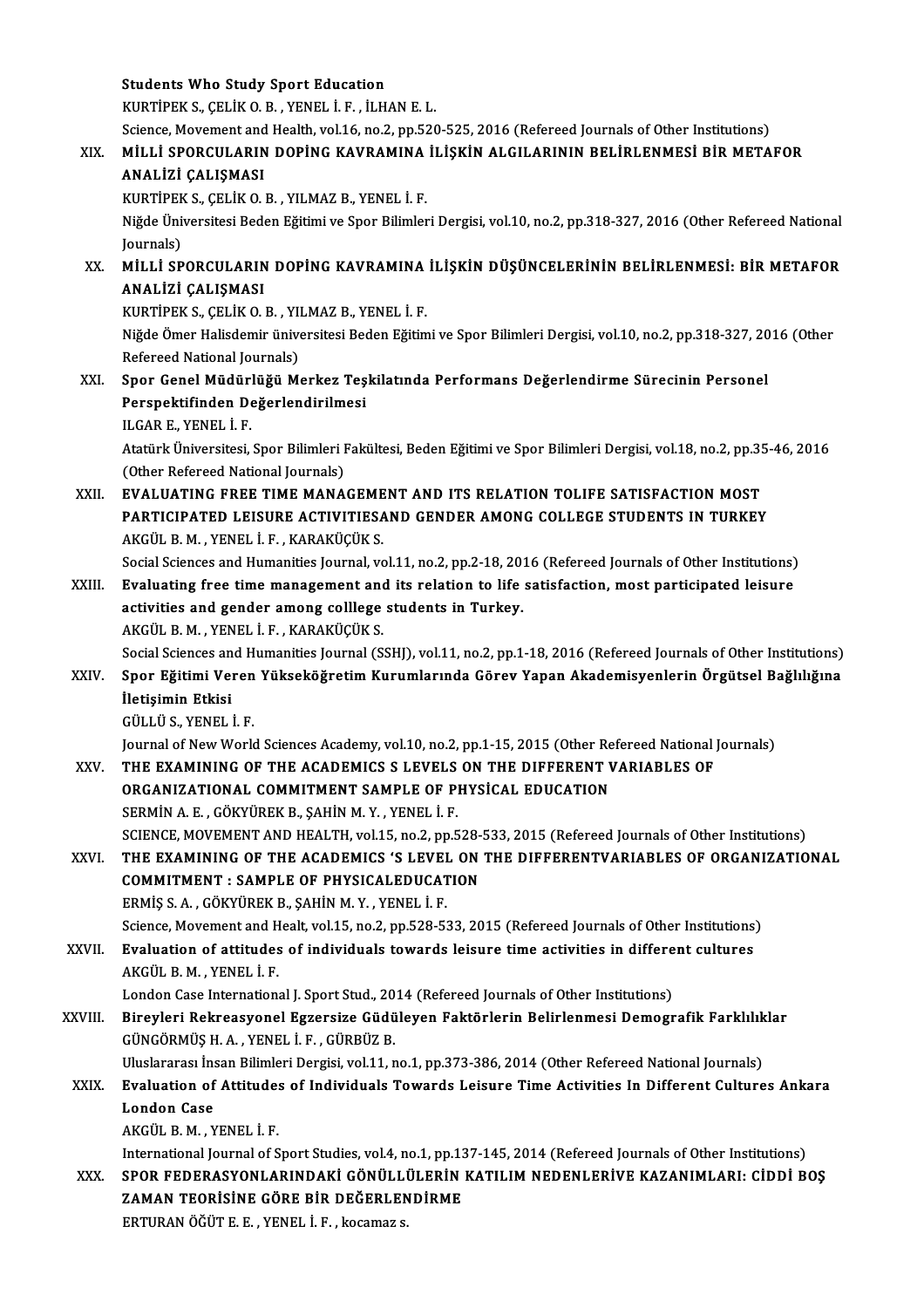Pamukkale Spor Bilimleri Dergisi, 2013 (Other Refereed National Journals)<br>Veni Komu Vänetimi Anlawsunun Spor Vänetimine Hugulanebilinliği

| Pamukkale Spor Bilimleri Dergisi, 2013 (Other Refereed National Journals)                                            |
|----------------------------------------------------------------------------------------------------------------------|
| Yeni Kamu Yönetimi Anlayışının Spor Yönetimine Uygulanabilirliğinin Spor Yöneticileri Açısından                      |
| Değerlendirilmesi<br>KAVASOĞLU İ., YENEL İ. F.                                                                       |
| Atatürk Üniversitesi, Beden Eğitimi ve Spor Bilimleri Dergisi, vol.15, no.2, pp.21-34, 2013 (Other Refereed National |
| Journals)                                                                                                            |
| Taraftarların Spor Kulüplerindeki Lisanslı Ürün Pazarlama Faaliyetlerine İlişkin Tutulan Takım                       |
| Değişkenine Göre Satın Alma Tutumlarının İncelenmesi                                                                 |
| AYTAÇ K Y, YENEL İ F                                                                                                 |
| Adıyaman Üniversitesi Sosyal Bilimler Enstitüsü Dergisi, vol.9, pp.11-31, 2012 (Other Refereed National Journals)    |
| ürk toplumunun boş zaman davranış profilleri ve rekreasyonel etkinliklere katılımdaki engeller:                      |
| Ankara ili örneği                                                                                                    |
| GÜRBÜZ B., YENEL İ. F., ÖZDEMİR A. S., AKGÜL B. M., KARAKÜÇÜK S.                                                     |
| Gazi Beden Eğitimi ve Spor Bilimleri Dergisi,, 2011 (Other Refereed National Journals)                               |
| Türk Toplumunun Boş Zaman Değerlendirme Profili Ankara İli Örnegi                                                    |
| GÜRBÜZ B., YENEL İ. F., ÖZDEMİR A. S., AKGÜL B. M., KARAKÜÇÜK S.                                                     |
| Gazi Beden Eğitimi ve Spor Bilimleri Dergisi, vol.16, no.4, pp.41-51, 2011 (Other Refereed National Journals)        |
| Spor ve Milliyetçilik Etkileşimi: Ulusal Kimlik OluşturmadaSporun Yeri ve Önemi                                      |
| ŞAHİN M. Y. , YENEL İ. F. , ÇOLAKOĞLU T.                                                                             |
| Uluslararası İnsan Bilimleri Dergisi, vol.7, no.1, pp.1244-1263, 2010 (Refereed Journals of Other Institutions)      |
| Measuring Constraints to Leisure Activities Demographic Differences                                                  |
| GÜRBÜZ B., YENEL İ. F., AKGÜL B. M., KARAKÜÇÜK S.                                                                    |
| Science, Movement and Health, vol.10, no.2, pp.362-364, 2010 (Refereed Journals of Other Institutions)               |
| Öğretim elemanlarının tükenmişlik düzeyleri ile sosyodemografik değişkenleri arasındaki ilişki                       |
| GEZER E, YENEL İ F, ŞAHAN H.                                                                                         |
| Uluslararası Sosyal Araştırmalar Dergisi, 2009 (Refereed Journals of Other Institutions)                             |
| Comparing the leadership of the students studiying in the schools of physical education and sports                   |
| Sample of Gazi University                                                                                            |
| ÖZMUTLU İ, YENEL İ F, TEKİN M.                                                                                       |
| Ovidius University Annals, Series Physical Education & Science, Movement & Health., vol.9, no.2, pp.196-201, 2009    |
| (Refereed Journals of Other Institutions)                                                                            |
| Türk toplumunun boş zaman davranış profilleri ve rekreasyonel etkinliklere katılımdaki engeller:                     |
| Ankara ili örneği                                                                                                    |
| KARAKÜÇÜK S., YENEL İ. F., GÜRBÜZ B., ÖZDEMİR A. S., DEMİREL M., SAROL H., AKGÜL B. M.                               |
| Gazi Beden Eğitimi ve spor bilimleri, vol.16, no.4, pp.41-51, 2008 (Other Refereed National Journals)                |
| Hamdi Alper Güngörmüş Bülent Gürbüz Fatih Yenel Spor İçin Liderlik Ölçeğinin Sporcuların                             |
| Antrenörün Davranışlarını Algılaması Varyasyonunun Psikometrik Özelliklerinin Değerlendirilmesi                      |
| GÜNGÖRMÜŞ H. A., GÜRBÜZ B., YENEL İ. F.                                                                              |
| Atatürk Üniversitesi Beden Eğitimi ve Spor YüksekokuluBeden Eğitimi ve Spor Bilimleri Dergisi, 2008 (Other           |
| Refereed National Journals)                                                                                          |
| Beden eğitimi öğretmenlerinin sınıf yönetimi yaklaşımları vekarşılaştıkları sorunlar üzerine bir                     |
| araștırma                                                                                                            |
| UĞUR O.A., YENEL İ.F.                                                                                                |
| Türkiye Sosyal Araştırmalar Dergisi, 2007 (Other Refereed National Journals)                                         |
| Türkiye'deki illerin sosyo-ekonomikgelişmişlik sıralaması ile sportif gelişmişlik düzeylerinin                       |
| belirlenmesi.                                                                                                        |
| YENEL İ. F., GÜNGÖRMÜŞ H. A.                                                                                         |
| Spormetre, vol.9, no.2, pp.61-72, 2006 (Other Refereed National Journals)                                            |
| Gençlik ve Spor Genel Müdürlüğü Yönetici Personelinin Örgütteki İş Analizi ve Uygulamalarına İlişkin                 |
| Görüşleri Üzerine Bir Araştırma<br>Ange E. VENEL I E.                                                                |
|                                                                                                                      |

AraçE.,YENEL İ.F.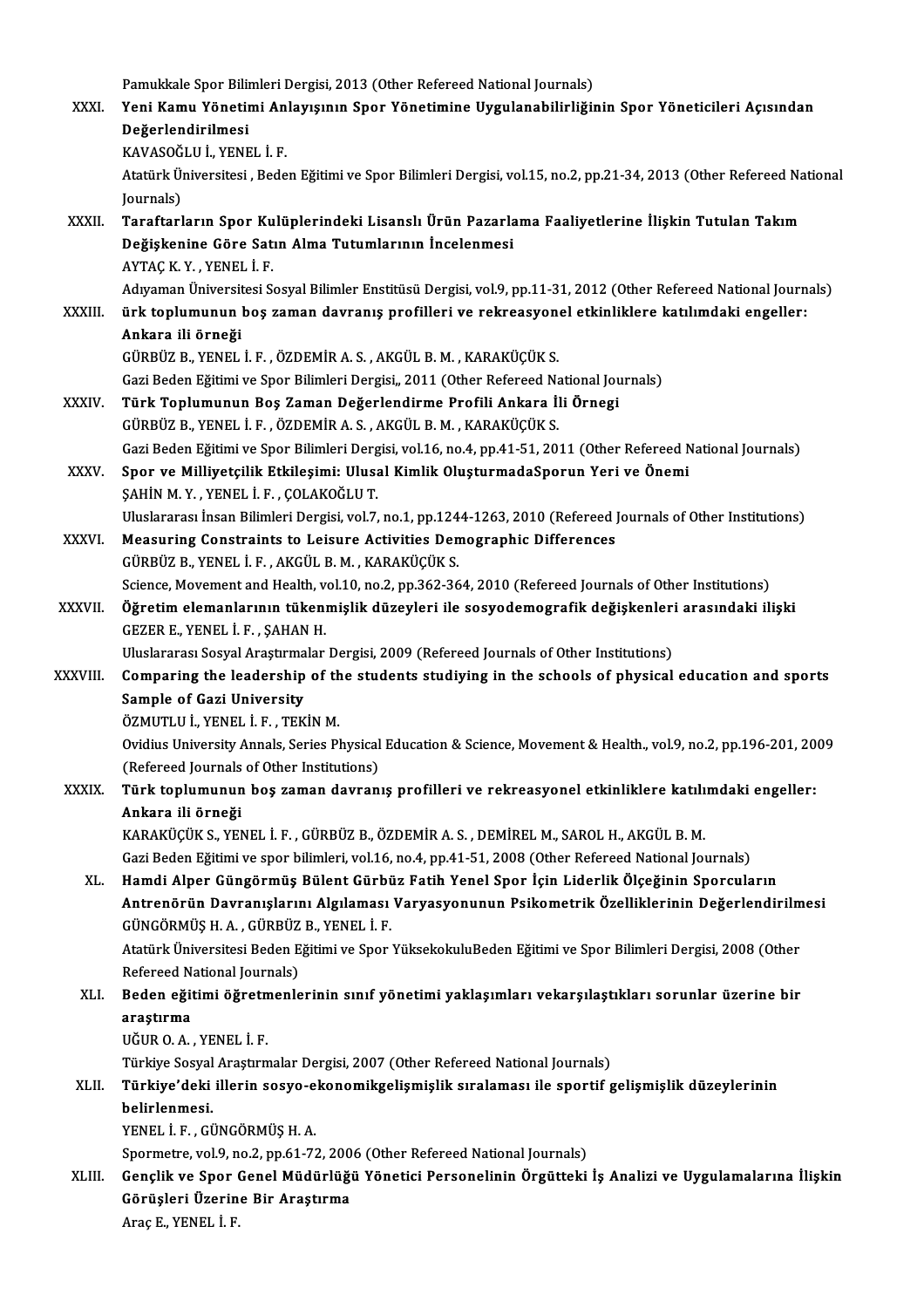Spormetre, vol.3, no.2, pp.67-76, 2005 (Other Refereed National Journals)

Spormetre, vol.3, no.2, pp.67-76, 2005 (Other Refereed National Journals)<br>XLIV. Beden Eğitimi ve Spor Yüksek Okullarındaki Antrenörlük Eğitimi ve Spor Yöneticiliği Bölümlerinde<br>Öğrenim Gören Öğrengilerin Bu Bölümleri Seeme Spormetre, vol.3, no.2, pp.67-76, 2005 (Other Refereed National Journals)<br>Beden Eğitimi ve Spor Yüksek Okullarındaki Antrenörlük Eğitimi ve Spor Yé<br>Öğrenim Gören Öğrencilerin Bu Bölümleri Seçme Nedenleri ve Beklentileri<br>TU Beden Eğitimi ve Spor Yüksek Oku<br>Öğrenim Gören Öğrencilerin Bu B<br>TURGUT M., GÖKYÜREK B., YENEL İ. F.<br>Ceri Üniversitesi Kurebin Eğitim Fekül Öğrenim Gören Öğrencilerin Bu Bölümleri Seçme Nedenleri ve Beklentileri<br>TURGUT M., GÖKYÜREK B., YENEL İ. F.<br>Gazi Üniversitesi,Kırşehir Eğitim Fakültesi Dergisi, vol.5, no.1, pp.91-99, 2004 (Other Refereed National Journals

TURGUT M., GÖKYÜREK B., YENEL İ. F.<br>Gazi Üniversitesi,Kırşehir Eğitim Fakültesi Dergisi, vol.5, no.1, pp.91-99, 2004 (Other<br>XLV. Spor Federasyonlarında Görev Yapan Genel Sekreterlerin Liderlik Analizi<br>MIZRAK O., KATKAT D., Gazi Üniversitesi,Kırşehir Eğitim Fa<br>Spor Federasyonlarında Görev<br>MIZRAK O., KATKAT D., YENEL İ. F.<br>Atatürk Üniversitesi Beden Fğitimi

Atatürk Üniversitesi Beden Eğitimi ve Spor Bilimleri Dergisi, pp.26-31, 2004 (Other Refereed National Journals) XLVI. Beden Eğitimi ve Spor Yüksekokullarındaki Antrenörlük Eğitimi ve Spor Yöneticiliği Bölümlerinde

Atatürk Üniversitesi Beden Eğitimi ve Spor Bilimleri Dergisi, pp.26-31, 2004 (Other Refereed National Journals)<br>Beden Eğitimi ve Spor Yüksekokullarındaki Antrenörlük Eğitimi ve Spor Yöneticiliği Bölümlerinde<br>Öğrenim Gören Beden Eğitimi ve Spor Yüksekokul<br>Öğrenim Gören Öğrencilerin Bu B<br>TURĞUT M., GÖKYÜREK B., YENEL İ. F.<br>Kusebir Fğitim Fekültesi Dergisi 2004 Öğrenim Gören Öğrencilerin Bu Bölümleri Seçme Nedenleri ve Bel<br>TURĞUT M., GÖKYÜREK B., YENEL İ. F.<br>Kırşehir Eğitim Fakültesi Dergisi, 2004 (Other Refereed National Journals)<br>Sper Köse vererlerinin oluymayıya venettiği görü

TURĞUT M., GÖKYÜREK B., YENEL İ. F.<br>Kırşehir Eğitim Fakültesi Dergisi, 2004 (Other Refereed National Journals)<br>XLVII. Spor Köşe yazarlarının okuyucuya yansıttığı görüşlerin bir analizi<br>KARAKÜCÜK S. YENEL İ. F Kırşehir Eğitim Fakültesi De<br>Spor Köşe yazarlarının (<br>KARAKÜÇÜK S., YENEL İ. F.<br>Türkiye Sesval Arastırmala Spor Köşe yazarlarının okuyucuya yansıttığı görüşlerin bir analizi<br>KARAKÜÇÜK S., YENEL İ. F.<br>Türkiye Sosyal Araştırmalar Dergisi, 1999 (Refereed Journals of Other Institutions)<br>Conalik Ve Spor Conal Müdürlüğünde İs Alumı A

- KARAKÜÇÜK S., YENEL İ. F.<br>Türkiye Sosyal Araştırmalar Dergisi, 1999 (Refereed Journals of Other Institutions)<br>XLVIII. Gençlik Ve Spor Genel Müdürlüğünde İş Akımı Ankara Gençlik Ve Spor İl Müdürlüğü nde Faaliyet<br>Göstere Türkiye Sosyal Araştırmalar Dergisi, 1999 (Refereed Journals of Other Ins<br>Gençlik Ve Spor Genel Müdürlüğünde İş Akımı Ankara Gençlik Ve<br>Gösteren Gazi Üniversitesi Spor Kulübüne Ek Branş Açma Örneği<br>CÜCLÜM YENELİ E Gençlik Ve Spor Gel<br>Gösteren Gazi Ünive<br>GÜÇLÜ M., YENEL İ. F.<br>PAMUYYALE UNIVERS Gösteren Gazi Üniversitesi Spor Kulübüne Ek Branş Açma Örneği<br>GÜÇLÜ M., YENEL İ. F.<br>PAMUKKALE UNIVERSITESI EGITIM FAKULTESI DERGISI-PAMUKKALE UNIVERSITY JOURNAL OF EDUCATION, GÜÇLÜ M., YENEL İ. F.<br>PAMUKKALE UNIVERSITESI EGITIM FAKULTESI DERG<br>no.4, pp.1-8, 1998 (Other Refereed National Journals)<br>Türk Sporunun Colismesi ve Tonlume Vougunlesi
- XLIX. Türk Sporunun Gelişmesi ve Topluma Yaygınlaştırılması Bakımından Basının Etkinliği no.4, pp.1-8, 1998 (Other R<br><mark>Türk Sporunun Gelişmes</mark><br>KARAKÜÇÜK S., YENEL İ. F.<br>Cari Beden Fğitimi ve Spor Türk Sporunun Gelişmesi ve Topluma Yaygınlaştırılması Bakımından Basının Etkinliği<br>KARAKÜÇÜK S., YENEL İ. F.<br>Gazi Beden Eğitimi ve Spor Bilimleri, vol.2, no.2, pp.57-67, 1997 (Other Refereed National Journals)<br>Cazi Beden E

- L. Gazi Beden Eğitimi ve Spor Bilimleri Dergisi Gazi Beden Eğitimi ve Spor<br><mark>Gazi Beden Eğitimi ve Sp</mark><br>KARAKÜÇÜK S., YENEL İ. F.<br>Cari Beden Eğitimi ve Spor Gazi Beden Eğitimi ve Spor Bilimleri Dergisi<br>KARAKÜÇÜK S., YENEL İ. F.<br>Gazi Beden Eğitimi ve Spor Bilimleri Dergisi, vol.2, no.2, pp.56-67, 1997 (Other Refereed National Journals)<br>Sporun Topluma Vovgunlastırılması Bakımınd
- LI. Sporun Topluma Yaygınlaştırılması Bakımından Televizyon Spor Programlarının Etkinliği Gazi Beden Eğitimi ve Spor Bilimleri Dei<br>Sporun Topluma Yaygınlaştırılması<br>KARAKÜÇÜK S., YENEL İ. F. , YAMAN M.<br>Cari Beden Fğitimi ve Spor Bilimleri Dei Sporun Topluma Yaygınlaştırılması Bakımından Televizyon Spor Programlarının Etkinliği<br>KARAKÜÇÜK S., YENEL İ. F. , YAMAN M.<br>Gazi Beden Eğitimi ve Spor Bilimleri Dergisi, vol.1, no.3, pp.44-56, 1996 (Other Refereed National

KARAKÜÇÜK S., YENEL İ. F. , YAMAN M.<br>Gazi Beden Eğitimi ve Spor Bilimleri Dergisi, vol.1, no.3, pp.44-56, 1996 (Other Refereed National Journal Jou<br>LII. Sporun topluma yaygınlaştırılması bakımındanntelevizyon spor programl Gazi Beden Eğitimi ve Spor Bilimleri Dei<br>Sporun topluma yaygınlaştırılması<br>KARAKÜÇÜK S., YENEL İ. F. , YAMAN M.<br>Cari beden Eğitimi ve Spor Bilimleri Dei LII. Sporun topluma yaygınlaştırılması bakımındanntelevizyon spor programlarının etkinliği<br>KARAKÜÇÜK S., YENEL İ. F. , YAMAN M.<br>Gazi beden Eğitimi ve Spor Bilimleri Dergisi, vol.1, no.3, pp.75-84, 1996 (Other Refereed Nati

## Gazi beden Egitimi ve Spo $\bf{Books}\ \&\ \textbf{Book} \ \textbf{Chapters}$ I. Türk Spor Yönetimi

I. Türk Spor Yönetimi<br>YENEL İ.F., PARASIZÖ.

Türk Spor Yönetimi<br>YENEL İ. F. , PARASIZ Ö.<br>in: Yönetim ve Spor, Azmi Yetim, Editor, Berikan, Ankara, pp.315-374, 2018<br>Liderlik

II. Liderlik<br>YENEL İ. F.

in: Yönetim<br><mark>Liderlik</mark><br>YENEL İ. F.<br>in: <sup>Vönetim</sup>

in: Yönetim ve Spor, Azmi Yetim, Editor, Berikan, Ankara, pp.293-312, 2018

III. Rekreasyon Liderliği

KARAKÜÇÜKS.,YENEL İ.F. ,AKGÜLB.M.

Rekreasyon Liderliği<br>KARAKÜÇÜK S., YENEL İ. F. , AKGÜL B. M.<br>in: Rekreasyon Bilimi 2, Suat Karaküçük,Sabri Kaya,Beyza M.Akgül, Editor, Gazi Kitabevi, Ankara, pp.167-229, 2017<br>Spondo Etkili, İletigim

# KARAKÜÇÜK S., YENEL İ.<br>in: Rekreasyon Bilimi 2, S.<br>IV. Sporda Etkili İletişim

in: Rekreasyon Bilimi 2, Suat Karaküçük,Sabri Kaya,Beyza M.Akgül, Editor, Gazi Kitabevi, Ar<br><mark>Sporda Etkili İletişim</mark><br>YETİM A. A. , KARACAN DOĞAN P., PARASIZ Ö., CENGİZ R., ACET M., YENEL İ. F. , DONUK B.<br>spor yayınayi. 201 Sporda Etkili İletiş<br>YETİM A. A. , KARAC<br>spor yayınevi, 2016<br>Anabtan Kaunam u YETİM A. A. , KARACAN DOĞAN P., PARASIZ Ö., CENGİZ R., ACET M., YENEL İ. F. , DONUK B.<br>spor yayınevi, 2016<br>V. Anahtar Kavram ve Terimler<br>YENEL İ. F. spor yayınevi, 2016

in: Sporda Etkili İletişim, Azmi Yetim, Editor, Spor Yayınevi ve Kitapevi, Ankara, pp.43-67, 2016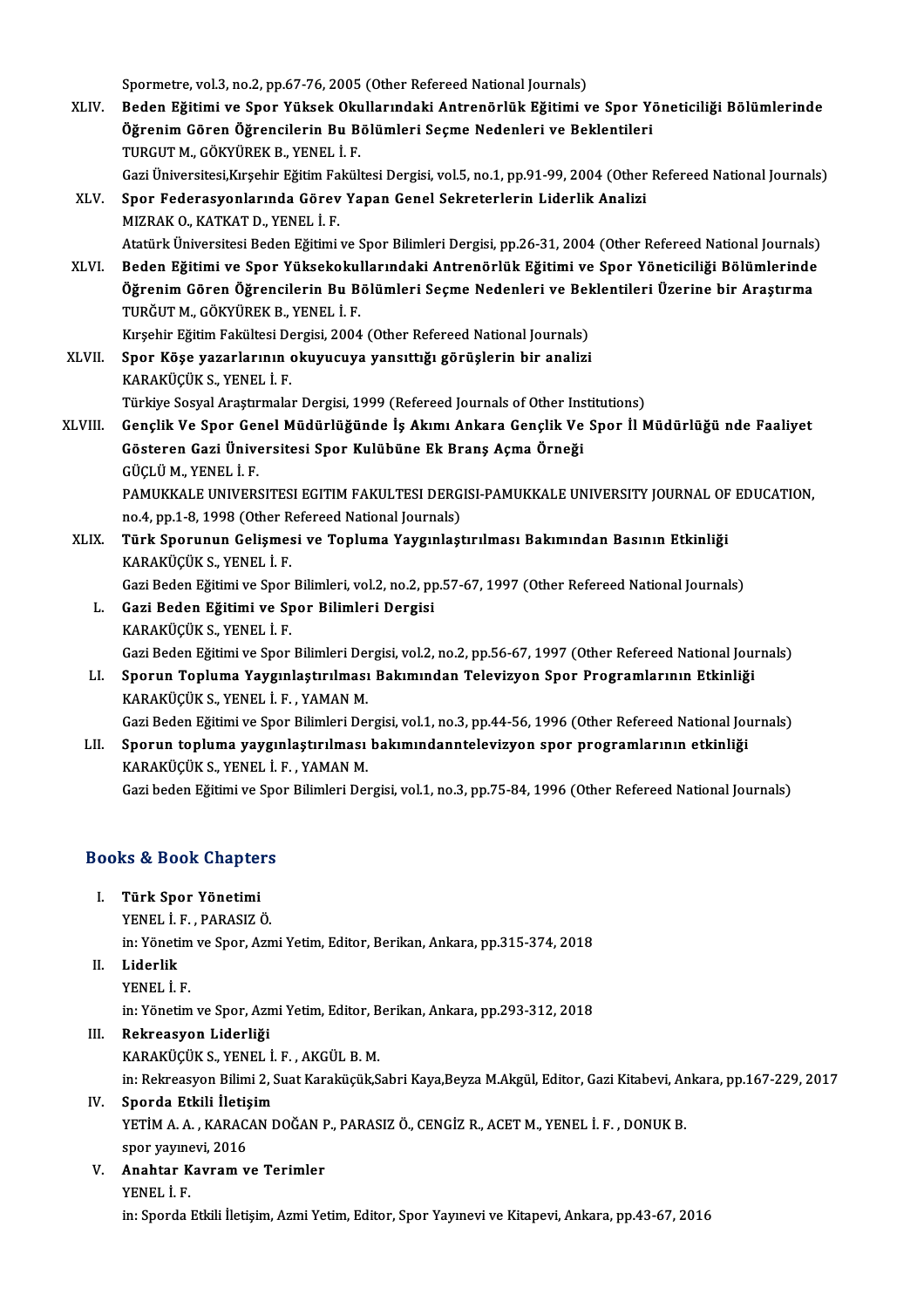### Refereed Congress / Symposium Publications in Proceedings

| Refereed Congress / Symposium Publications in Proceedings |                                                                                                                              |  |
|-----------------------------------------------------------|------------------------------------------------------------------------------------------------------------------------------|--|
| Ι.                                                        | Genç Spor Tüketicilerinin E-Fangelist ve Etnosentrik Algılarının Taraftar Davranışları İle İlişkisinin<br><i>incelenmesi</i> |  |
|                                                           | Parlakkılıç Büyükakğül Ş., YENEL İ. F., Büyükakğül Ü. C., YETİM A. A.                                                        |  |
|                                                           | 17. Uluslararsı Spor Bilimleri Kongresi, Antalya, Turkey, 13 - 16 November 2019                                              |  |
| П.                                                        | Öğrencilerinin Bakış Açısı ile Spor Yöneticiliği Bölümü: Bir SWOT Analizi                                                    |  |
|                                                           | KURTİPEK S., GÜNGÖR N. B., ESENTÜRK O. K., İLHAN E. L., YENEL İ. F.                                                          |  |
|                                                           | 2. Uluslararası Herkes İçin Spor ve Wellness Kongresi, Antalya, Turkey, 25 - 28 April 2019                                   |  |
| III.                                                      | Pilates Eğitmenlerinin Üye Kavramına Yönelik Algıları                                                                        |  |
|                                                           | KURTIPEK S., GÜNGÖR N. B., YENEL İ. F.                                                                                       |  |
|                                                           | 2. Dünya Spor Bilimleri Araştırmaları Kongresi, 21 - 24 March 2019                                                           |  |
| IV.                                                       | Yeniden İnşa Edilen Türk Spor Yönetimi                                                                                       |  |
|                                                           | KURTIPEK S., YENEL I.F.                                                                                                      |  |
|                                                           | 16. Uluslararası Spor Bilimleri Kongresi, 31 October - 03 November 2018                                                      |  |
| V.                                                        | Futbol Antrenörlerinin Farklı Değişkenlere Göre Tükenmişlik Düzeylerinin İncelenmesi:Trabzon                                 |  |
|                                                           | Örneği                                                                                                                       |  |
|                                                           | ertuğral o., ÇELİK A., YENEL İ. F.                                                                                           |  |
|                                                           | 2. ULUSLARARASI SPOR ARAŞTIRMALARI KONGRESİ, Batumi, Georgia, 19 - 21 September 2018                                         |  |
| VI.                                                       | Spor Lisesi Öğrencilerinin Liderlik Özelliklerinin Bazı Yordayıcı Değişkenler Açısından İncelenmesi                          |  |
|                                                           | AKILLI M., AKTAŞ İ., YENEL İ. F.                                                                                             |  |
|                                                           | Uluslararası Rekreasyon ve Spor Bilimleri Kongresi, 10 - 13 May 2018                                                         |  |
| VII.                                                      | Bilişsel Kaçınma ve Biliş İhtiyacı: Spor Bilimleri Fakültesi Örneği                                                          |  |
|                                                           | GÜNGÖR N. B., KURTİPEK S., YENEL İ. F.                                                                                       |  |
|                                                           | Uluslararası Herkes İçin Spor ve Wellness Kongresi, 5 - 08 April 2018                                                        |  |
| VIII.                                                     | Spor Bilimleri Fakültesi Öğrencilerinin Başarı Yönelimleri ve Öz Bilinç Düzeyinin Belirlenmesi                               |  |
|                                                           | KURTIPEK S., GÜNGÖR N. B., YENEL İ. F.                                                                                       |  |
|                                                           | Uluslararası Herkes İçin Spor ve Wellness Kongresi, 5 - 08 April 2018                                                        |  |
| IX.                                                       | Spor Bilimleri Fakültesi Öğrencilerinin Akademik Motivasyon Düzeyleri İle Öğrenmeye İlişkin<br>Tutumlarının İncelenmesi      |  |
|                                                           | GÜNGÖRN B.YENELİF                                                                                                            |  |
|                                                           | 15. Uluslararası Spor Bilimleri Kongresi, Antalya, Turkey, 15 - 18 November 2017                                             |  |
| X.                                                        | Spor Federasyonları Çalışanlarının Bireysel Yenilikçilik Profilleri                                                          |  |
|                                                           | KARADAĞ T F , YENEL İ F.                                                                                                     |  |
|                                                           | 15. Uluslararası Spor Bilimleri Kongresi, Antalya, Turkey, 15 - 18 November 2017                                             |  |
| XI.                                                       | Spor Federasyonları Çalışanlarının Örgütsel Öğrenme Profilleri                                                               |  |
|                                                           | KARADAĞ T F , YENEL İ F                                                                                                      |  |
|                                                           | 15. Uluslararası Spor Bilimleri Kongresi, Antalya, Turkey, 15 - 18 November 2017                                             |  |
| XII.                                                      | Hakemlerin Gözünden Futbolda Kayırmacılık                                                                                    |  |
|                                                           | KAVASOĞLU İ., YENEL İ. F.                                                                                                    |  |
|                                                           | 15. Uluslararası Spor Bilimleri Kongresi, Antalya, Turkey, 15 - 18 November 2017                                             |  |
| XIII.                                                     | Belediyelerin Gençlik ve Spor Politikalarının Değerlendirilmesi                                                              |  |
|                                                           | KURTIPEK S., YENEL I.F.                                                                                                      |  |
|                                                           | 15. Uluslararası Spor Bilimleri Kongresi, Antalya, Turkey, 15 - 18 November 2017                                             |  |
| XIV.                                                      | Beden Eğitimi Öğretmen Adaylarının Proaktif Kişilik Özellikleri İle Pozitif Psikolojik Sermayelerinin                        |  |
|                                                           | <i>incelenmesi</i>                                                                                                           |  |
|                                                           | KARAŞAHİNOĞLU T., GÜNGÖR N. B., YENEL İ. F., YILDIRAN İ.                                                                     |  |
|                                                           | 15. Uluslararası Spor Bilimleri Kongresi, Antalya, Turkey, 15 - 18 November 2017, pp.1754-1755                               |  |
| XV.                                                       | DETERMINATION OF THE METAPHORICAL PERCEPTIONS OF SPORTS SCIENCE FACULTY STUDENTS'                                            |  |
|                                                           | <b>TOWARDS SPORTS CONCEPT</b>                                                                                                |  |
|                                                           | KURTİPEK S., ÇELİK O. B., YILMAZ B., YENEL İ. F.                                                                             |  |
|                                                           |                                                                                                                              |  |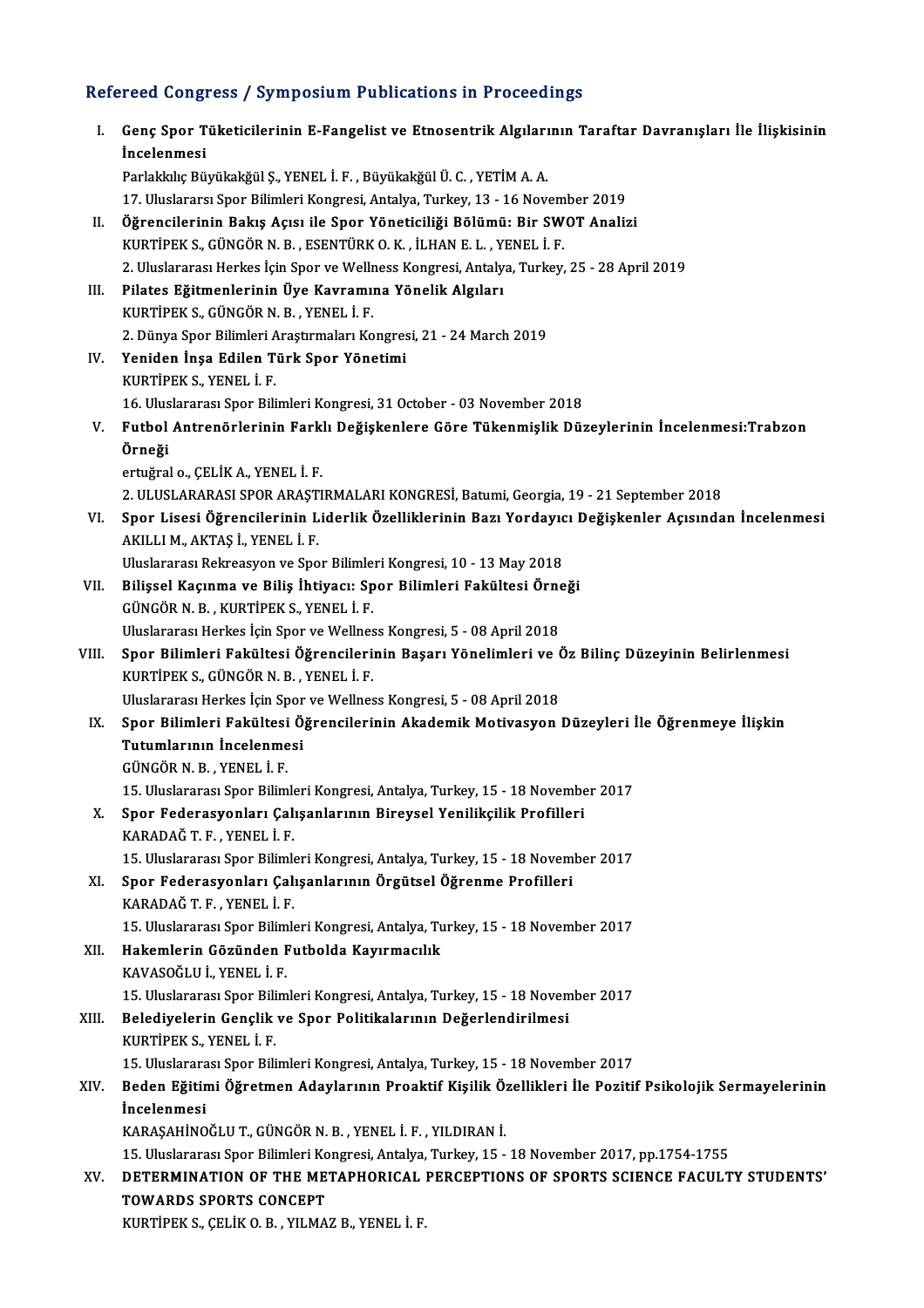Academic Conference on Transport, Tourism and Sport Science, 11 - 14 August 2017<br>Determination of the Metaphorical Persontions of Sport Science Foculty Stu

Academic Conference on Transport, Tourism and Sport Science, 11 - 14 August 2017<br>XVI. Determination of the Metaphorical Perceptions of Sport Science Faculty Students' Towards Sport<br>Consent Academic<br>Determii<br>Concept<br>EURTIPEI Determination of the Metaphorical Percept<br>Concept<br>KURTİPEK S., ÇELİK O.B. , YILMAZ B., YENEL İ.F.<br>Asademis Conference on Transport Tourism and

Concept<br>KURTİPEK S., ÇELİK O. B. , YILMAZ B., YENEL İ. F.<br>Academic Conference on Transport, Tourism and Sport Science AC-TTSS 2017, Prag, Czech Republic, 11 - 14 KURTİPEK S., ÇELİK O<br>Academic Conference<br>August 2017, pp.744<br>Determination pof Academic Conference on Transport, Tourism and Sport Science AC-TTSS 2017, Prag, Czech Republic, 11 - 14<br>August 2017, pp.744<br>XVII. Determination pof the Metephorical Perception of Sport Science Faculty Students'xx TowardsSp

August 20<br>Determi<br>Concept<br>EURTIPEL Determination pof the Metephorical Percep<br>Concept<br>KURTİPEK S., ÇELİK O.B. , YILMAZ B., YENEL İ.F.<br>Asademis Conference en Transport Tourism and Concept<br>KURTİPEK S., ÇELİK O. B. , YILMAZ B., YENEL İ. F.<br>Academic Conference on Transport, Tourism and Sport Science, 11 - 14 August 2017, pp.744<br>SPOPT, AND J ONELINESS IN UNIVERSITY STUDENT

KURTIPEK S., ÇELIK O. B., YILMAZ B., YENEL İ. F.<br>Academic Conference on Transport, Tourism and Sport Sci<br>XVIII. SPORT AND LONELINESS IN UNIVERSITY STUDENT<br>CELIK O. B. KURTIPEK S. YENEL İ. F. İLHAN E. I

Academic Conference on Transport, Tourism and SPORT AND LONELINESS IN UNIVERSITY STURE<br>CELIK O.B. , KURTIPEK S., YENEL İ. F. , İLHAN E. L.<br>PERSPECTIVES IN PHYSICAL EDUCATION AND SPO SPORT AND LONELINESS IN UNIVERSITY STUDENT<br>CELIK O. B. , KURTIPEK S., YENEL I. F. , ILHAN E. L.<br>PERSPECTIVES IN PHYSICAL EDUCATION AND SPORT, 18 - 20 May 2017

CELİK O. B. , KURTİPEK S., YENEL İ. F. , İLHAN E. L.<br>PERSPECTIVES IN PHYSICAL EDUCATION AND SPORT, 18 - 20 May 2017<br>XIX. Futbol Gerçekten Adil Bir Oyun mu ? : Futbol Haberlerine Kayırmacılık Perspektifinden Bir Analiz<br> PERSPECTIVES IN PHYSIC.<br>Futbol Gerçekten Adil B<br>KAVASOĞLU İ., YENEL İ. F.<br>4. Balkan Spar Bilimleri Ka Futbol Gerçekten Adil Bir Oyun mu ? : Futbol Haberlerine Kayırma<br>KAVASOĞLU İ., YENEL İ. F.<br>4. Balkan Spor Bilimleri Kongresi, Bursa, Turkey, 21 - 23 May 2017, pp.390<br>Sport and Lanelinness In University Students KAVASOĞLU İ., YENEL İ. F.<br>4. Balkan Spor Bilimleri Kongresi, Bursa, Turkey, 21<br>XX. Sport and Lonelinness In University Students

4. Balkan Spor Bilimleri Kongresi, Bursa, Turkey, 21 - 23 May 2017, pp.390

- International Scientific Conferance, Perspectives i,n Physical Education and Sport, Constanta, Romania, 18 20 May<br>2017 CELIK O. B., KURTIPEK S., YENEL I. F., ILHAN E. L. International Scientific Conferance, Perspectives i,n Physical Education and Sport, Constanta, Romania, 18<br>2017<br>XXI. The Survey Of Relation Between Epistemological Beliefs And Leadership Qualities Of Physical<br>Education Tea
- 2017<br>The Survey Of Relation Betwee<br>Education Teacher Candidates<br>CÜNCÖR N R. YENEL İ E The Survey Of Relation<br>Education Teacher Cand<br>GÜNGÖR N. B. , YENEL İ. F.<br>The 10th International Con Education Teacher Candidates<br>GÜNGÖR N. B. , YENEL İ. F.<br>The 10th International Conference in Physical Education, Sports and Physical Therapy, Elazığ, Turkey, 18 - 20<br>Navember 2016

GÜNGÖR N. B. , Y<br>The 10th Interna<br>November 2016<br>Erkek Adamlar The 10th International Conference in Physical Education, Sports and Physical Therapy<br>November 2016<br>XXII. Erkek Adamlar Erkek Dansçıların Deneyimlerine Toplumsal Cinsiyet Analizi<br>KAVASOĞLU İ. Pensberli M. YENEL İ. E

- November 2016<br><mark>Erkek Adamlar Erkek Dansçıların D</mark><br>KAVASOĞLU İ., Rençberli M., YENEL İ. F.<br>14 Huslararesı Spar Bilimleri Kangresi Erkek Adamlar Erkek Dansçıların Deneyimlerine Toplumsal Cinsiyet<br>KAVASOĞLU İ., Rençberli M., YENEL İ. F.<br>14. Uluslararası Spor Bilimleri Kongresi, Antalya, Turkey, 1 - 04 October 2016<br>INVESTIC ATION OF TIME MANACEMENT SKIL
- KAVASOĞLU İ., Rençberli M., YENEL İ. F.<br>14. Uluslararası Spor Bilimleri Kongresi, Antalya, Turkey, 1 04 October 2016<br>XXIII. INVESTIGATION OF TIME MANAGEMENT SKILLS ACCORDING TO PERSONALITY CHARACTERISTICS OF 14. Uluslararası Spor Bilimleri Kongresi, Antalya, Turkey, 1 - 04 (<br>INVESTIGATION OF TIME MANAGEMENT SKILLS ACCORD<br>UNIVERSITY STUDENTS WHO STUDY SPORT EDUCATION INVESTIGATION OF TIME MANAGEMENT SKI<br>UNIVERSITY STUDENTS WHO STUDY SPORT<br>KURTİPEK S., ÇELİK O.B. , YENEL İ. F. , İLHAN E. L.<br>Perspectives in Physical Education and Sport Cons UNIVERSITY STUDENTS WHO STUDY SPORT EDUCATION<br>KURTİPEK S., ÇELİK O. B. , YENEL İ. F. , İLHAN E. L.<br>Perspectives in Physical Education and Sport, Constanta, Romania, 20 - 21 May 2016<br>Investigation Of Time Management Skille

KURTİPEK S., ÇELİK O. B. , YENEL İ. F. , İLHAN E. L.<br>Perspectives in Physical Education and Sport, Constanta, Romania, 20 - 21 May 2016<br>XXIV. Investigation Of Time Management Skills According to Personality Characteristics Perspectives in Physical E<br>Investigation Of Time N<br>Study Sport Education<br>KURTIBEKS, CELIKO P Investigation Of Time Management Skills Acc<br>Study Sport Education<br>KURTİPEK S., ÇELİK O.B. , YENEL İ. F. , İLHAN E. L.<br>International Scientifie Conference, " Perspectives

International Scientific Conference, " Perspectives In Physical Education And Sport, Constanta, Romania, 20 - 21<br>May 2016, pp.45 KURTİPEK S., ÇEL<br>International Scie<br>May 2016, pp.45<br>Spor Eğitimi Als International Scientific Conference, " Perspectives In Physical Education And Sport, Constanta, Romania, 20 - 21<br>May 2016, pp.45<br>XXV. Spor Eğitimi Alan Yüksek Öğretim Öğrencilerinin Atılganlık Düzeylerinin Bazı Değişkenler

May 2016, pp<br><mark>Spor Eğitimi</mark><br>İncelenmesi<br><sub>KUPT</sub>ipe*v* s Spor Eğitimi Alan Yüksek Öğre<br>İncelenmesi<br>KURTİPEK S., ÖZER U., YENEL İ. F.<br>Uluslararası Spor Bilimleri Kongre İncelenmesi<br>KURTİPEK S., ÖZER U., YENEL İ. F.<br>Uluslararası Spor Bilimleri Kongresi (USBAK), 10 - 13 September 2015<br>Spor Eğitimi Veren Vülsek Öğretim Kurumlarındaki Akademisy

## KURTİPEK S., ÖZER U., YENEL İ. F.<br>Uluslararası Spor Bilimleri Kongresi (USBAK), 10 - 13 September 2015<br>XXVI. Spor Eğitimi Veren Yüksek Öğretim Kurumlarındaki Akademisyenlerin Örgütsel Bağlılığı Uluslararası Spor Bili<br><mark>Spor Eğitimi Veren</mark><br>GÜLLÜ S., YENEL İ. F.<br>Uluslararası Spor Bili Spor Eğitimi Veren Yüksek Öğretim Kurumlarındaki Akademisyenlerin<br>GÜLLÜ S., YENEL İ. F.<br>Uluslararası Spor Bilimleri Kongresi (USBAK), Turkey, 10 - 13 September 2015<br>Spor Eğitimi Veren Yüksek Öğretim Kurumlarında Örgütsel İ

GÜLLÜ S., YENEL İ. F.<br>Uluslararası Spor Bilimleri Kongresi (USBAK), Turkey, 10 - 13 September 20:<br>XXVII. Spor Eğitimi Veren Yüksek Öğretim Kurumlarında Örgütsel İletişim<br>CÜLLÜ S. YENEL İ. E Uluslararası Spor Bili<br><mark>Spor Eğitimi Veren</mark><br>GÜLLÜ S., YENEL İ. F.<br>Uluslararası Spor Bili Spor Eğitimi Veren Yüksek Öğretim Kurumlarında Örgütsel İletişim<br>GÜLLÜ S., YENEL İ. F.<br>Uluslararası Spor Bilimleri Kongresi (USBAK), Turkey, 10 - 13 September 2015<br>SPOP EĞİTİMİ ALAN VÜKS EKÖĞPENİM ÖĞPENCU ERİNİN ATU CANLIK

GÜLLÜ S., YENEL İ. F.<br>Uluslararası Spor Bilimleri Kongresi (USBAK), Turkey, 10 - 13 September 2015<br>XXVIII. SPOR EĞİTİMİ ALAN YÜKS EKÖĞRENİM ÖĞRENCİLERİNİN ATILGANLIK DÜZEYLERİNİNBAZI<br>DEĞİSKENI ER ACISINDAN İNCELENMESİ Uluslararası Spor Bilimleri Kongresi (USBAK),<br>SPOR EĞİTİMİ ALAN YÜKS EKÖĞRENİM Ö<br>DEĞİŞKENLER AÇISINDAN İNCELENMESİ<br>KURTİREK S. KIRTERE A. YENEL İ. E SPOR EĞİTİMİ ALAN YÜKS EKÖĞI<br>DEĞİŞKENLER AÇISINDAN İNCEL<br>KURTİPEK S., KIRTEPE A., YENEL İ. F.<br>Uluslararan Spor Bilimleri Arastruna DEĞİŞKENLER AÇISINDAN İNCELENMESİ<br>KURTİPEK S., KIRTEPE A., YENEL İ. F.<br>Uluslararası Spor Bilimleri Araştırma Kongresi (Usbak), Çanakkale, Turkey, 10 - 13 September 2015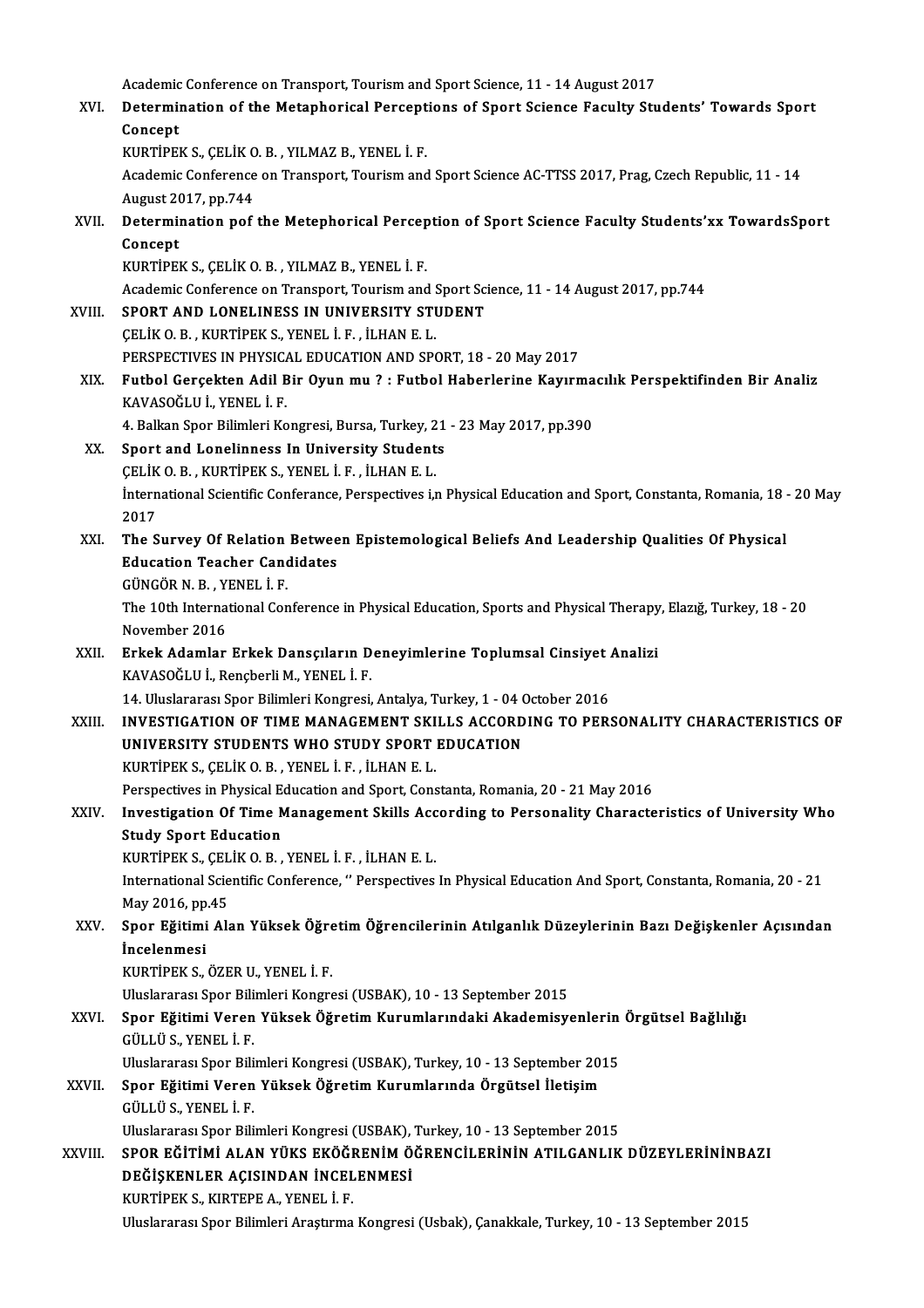| XXIX.        | Examination of Organizational Silence Living Levels of Administrators In Higher Education                      |
|--------------|----------------------------------------------------------------------------------------------------------------|
|              | <b>Institutions Giving Sport Education</b><br>ÜSTÜN F., YENEL İ. F.                                            |
|              |                                                                                                                |
|              | International Conference On the Changing World and Social Research, Viyana, Austria, 25 August - 28 May 2015   |
| XXX.         | The Study of Academicians Organizational Commitment Levels on Different Variables Physical                     |
|              | <b>Education and Sport Sciences</b><br>Ermiş Ağralı S., GÖKYÜREK B., ŞAHİN M.Y., YENEL İ.F.                    |
|              | 15 th International Scientific Conference (Perspectives In Physical Education and Sport), Romania, 22 - 23 May |
|              | 2015                                                                                                           |
| XXXI.        | THE STUDY OF ACADEMICIANS ORGANIZATIONAL COMMITMENT LEVELS ON DIFFERENTVARIABLES                               |
|              | PHYSICAL EDUCATION AND SPORTS SCIENCES                                                                         |
|              | AĞRALI ERMİŞ S., GÖKYÜREK B., ŞAHİN M.Y., YENEL İ. F.                                                          |
|              | INTERNATIONAL SCIENTIFIC CONFERENCE"PERSPECTIVES IN PHYSICAL EDUCATION AND SPORT", Constanta,                  |
|              | Romania, 22 - 23 May 2015                                                                                      |
| XXXII.       | DETERMINATION OF LEADERSHIP ORIENTATION OF THE YOUTH LEADERS                                                   |
|              | KURTİPEK S., ÖZER U., YENEL İ. F.                                                                              |
|              | 13th International Sport Sciences Congress, Antalya, Turkey, 7 - 09 November 2014                              |
| XXXIII.      | Doğa Yürüyüşlerine Katılım Motivasyon Ölçeği:Geçerlik ve Güvenirlik Çalışması                                  |
|              | EKINCI E., YENEL I. F., SAROL H.                                                                               |
|              | I. Rekreasyon Araştırmaları Kongresi, Turkey, 12 - 15 April 2012                                               |
| XXXIV.       | Recreational Behaviours of Turkish Society A Sample of Ankara                                                  |
|              | GÜRBÜZ B., YENEL İ. F., ÖZDEMİR A. S., AKGÜL B. M.                                                             |
|              | 11th International Sports Sciences Congress, Antalya, Turkey, 10 - 12 November 2010                            |
| XXXV         | Measuring Constraints to Leasure Activities Demographic Differences                                            |
|              | GÜRBÜZ B., YENEL İ. F., AKGÜL B. M.                                                                            |
|              | International Scientific Congress, Perspectives in Physical Education and Sport, Romania, 23 - 25 May 2010     |
| <b>XXXVI</b> | Evaluation of Recreational Sport Facilities Potential in Cities Example of Keçiören Municipality               |
|              | AKGÜL B. M., YENEL İ. F., GÜRBÜZ B.                                                                            |
|              | International Scientific Congress, Perspectives in Physical Education and Sport, Romania, 29 - 31 May 2009     |
| XXXVII.      | Perceived Constraints to Recreational Activities Participation A Case Study from Turkey                        |
|              | GÜRBÜZ B., YENEL İ. F., DEMİREL M., AKGÜL B. M.                                                                |
|              | International Scientific Congress, Perspectives in Physical Education and Sport, Romania, 29 - 31 May 2009     |
| XXXVIII.     | Profesyonel Futbolcuların Kulüp Sağlığına İlişkin Algıları                                                     |
|              | CENGIZ R., YENEL I. F., CEMALOĞLU N.                                                                           |
|              | 1. Uluslararası Eğitim Bilimleri Kongresi, Çanakkale, Turkey, 1 - 03 May 2009                                  |
| <b>XXXIX</b> | Examination of Recreational Exercise Participation Motives of Health Fitness Clubs Members with                |
|              | <b>Regard to Demographic Variables</b>                                                                         |
|              | GÜNGÖRMÜŞ A.H., YENEL İ.F., GÜRBÜZ B., KARAKÜÇÜK S.                                                            |
|              | 4th International Mediterranean Sport Science Congress, Antalya, Turkey, 9 - 11 November 2007                  |
| XL.          | Spor İçin Liderlik Ölçeği'nin Sporcuların Antrenörün Davranışlarını Algılaması Versiyonunun                    |
|              | Psikometrik Özelliklerinin Değerlendirilmesi                                                                   |
|              | GÜNGÖRMÜŞ H. A., GÜRBÜZ B., YENEL İ. F.                                                                        |
|              | 9 Uluslararası Spor Bilimleri Kongresi, Turkey, 5 - 07 May 2006                                                |
| XLI.         | Milletvekillerinin Türk Sporuna İlişkin Görüşleri                                                              |
|              | GÜNGÖRMÜŞ H. A., YILMAZ B., YENEL İ. F.                                                                        |
|              | 8. Uluslararası Spor Bilimleri Kongresi, 17 - 20 November 2004                                                 |
| XLII.        | Belediye Başkanlarının Sporun Topluma Yaygınlaştırılmasında Belediyelerin Rolü ve Önemine İlişkin<br>Görüşleri |
|              | ŞAHİN M.Y., YENEL İ. F.                                                                                        |
|              | Spor Yönetimi ve Ekonomisi Sempozyumu, Ankara, Turkey, 5 - 06 December 2003, pp.3-4                            |
| XLIII.       | Beden Eğitimi ve Spor Yüksek Okullarındaki Antrenörlük Eğitimi ve Spor Yöneticiliği Bölümlerinde               |
|              |                                                                                                                |